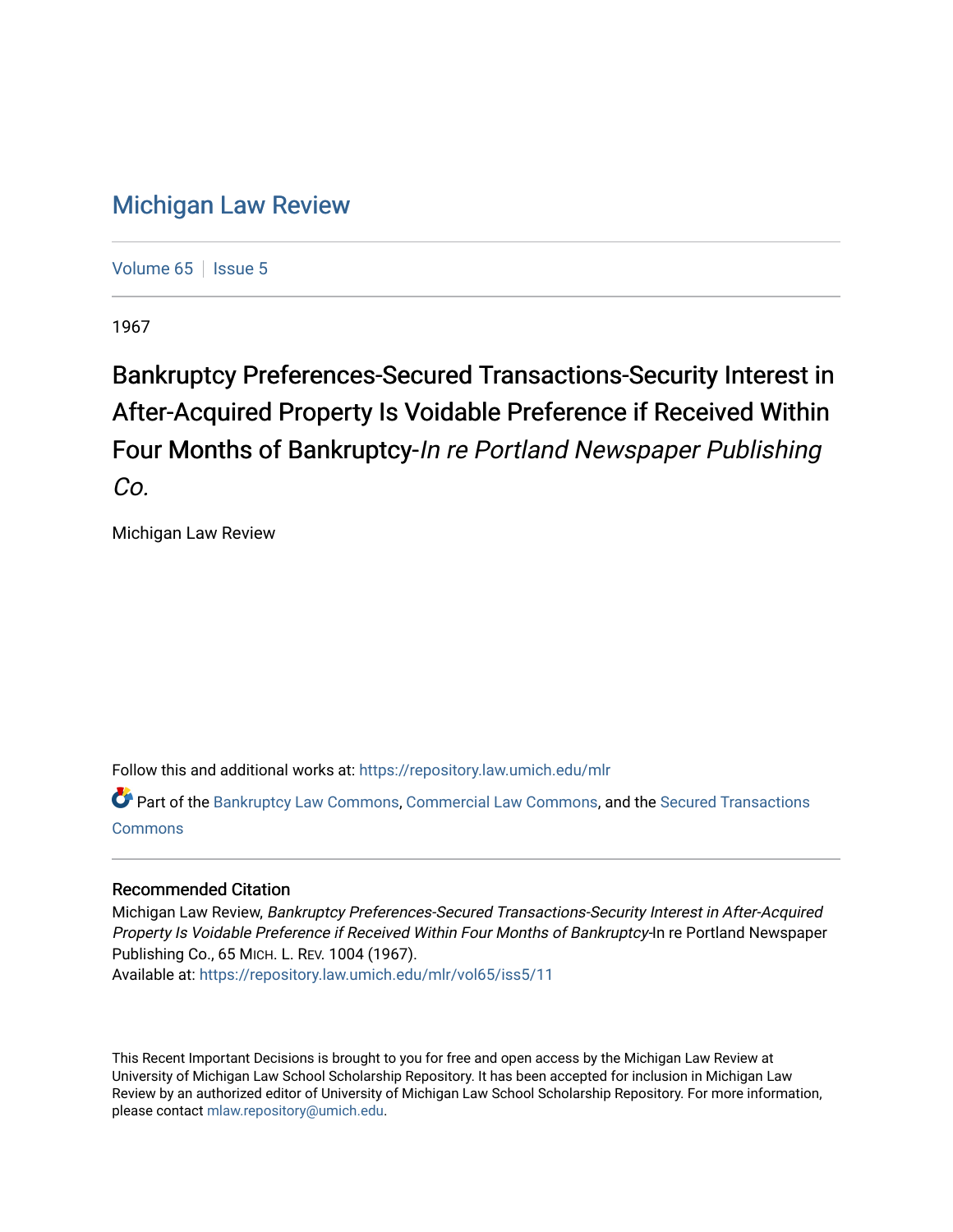## BANKRUPTCY PREFERENCES-SECURED TRANS-**ACTIONS-Security Interest** in **After-Acquired Property** Is **Voidable Preference** if **Received Within Four Months of Bankruptcy-In** *re Portland Newspaper Publishing Co.\**

In an effort to provide employment for several hundred workers who had lost their jobs in an unsuccessful strike against Portland's two largest newspapers, the local printers' unions and several civic leaders organized the Portland Reporter Publishing Co. (Reporter) to publish a rival newspaper. The unions also formed the Rose City Development Co. (Rose City), which leased facilities and equipment to Reporter and subsequently made several emergency operating loans to it. These loans were secured by an agreement designating as collateral all of Reporter's previously unsecured accounts receivable, both present and after-accruing. This type of agreement -securing after-acquired property of the debtor-is provided for in section 9-204(3) of the Uniform Commercial Code (Code).1 Shortly after the execution of the agreement, Rose City filed the financing statement required by section 9-302 of the Code for the perfecting of the security interest.2 Two years later, when Reporter (which in the interim had merged with the Portland Newspaper Publishing Co.) was adjudicated bankrupt, Rose City attempted to establish its priority, as a secured creditor, to all of the accounts receivable of the insolvent newspaper which were covered by the security agreement. The trustee in bankruptcy objected, maintaining that the accounts receivable accruing within four months before bankruptcy were voidable preferences under section  $60a$  of the Bankruptcy Act,<sup>3</sup> so that only those receivables accruing prior to the four month period were subject to Rose City's security interest.4 *Held,* a trustee in bankruptcy may void security interests in after-acquired accounts receivable accruing within four months of bankruptcy because such interests constitute transfers for an ante-

2. U.C.C. § 9-302, ORE. REv. STAT. § 79.3020 (1965), requires the filing of such statements unless only an insignificant percentage of the accounts is covered by the security agreement.

3. 30 Stat. 544 (1898), 11 U.S.C. § 96 (1964).

4. The great majority of receivables which accrued before the four-month period were no longer outstanding at the time of suit. Thus, the more recent accounts represented about 95% of Portland's receivables.

<sup>\* 2</sup> BANKR. L. REP. (4th ed.)  $\int$  61722 (D. Ore. 1966) [hereinafter referred to as principal case].

<sup>1.</sup> ORE. REY. STAT. § 79.2040(3) (1965). The Code's general definition of an account is found in § 9-106, ORE. REv. STAT. § 79.1060 (1965). All references to the Code are to the 1962 Official Text. "After-acquired" clauses in security agreements have been used in varying forms and with various degrees of success for many years. For the pre-Code history of this security device, see Cohen & Gerber, *The After-Acquired Property Clause,* 87 U. PA. L. REV. 635 (1939).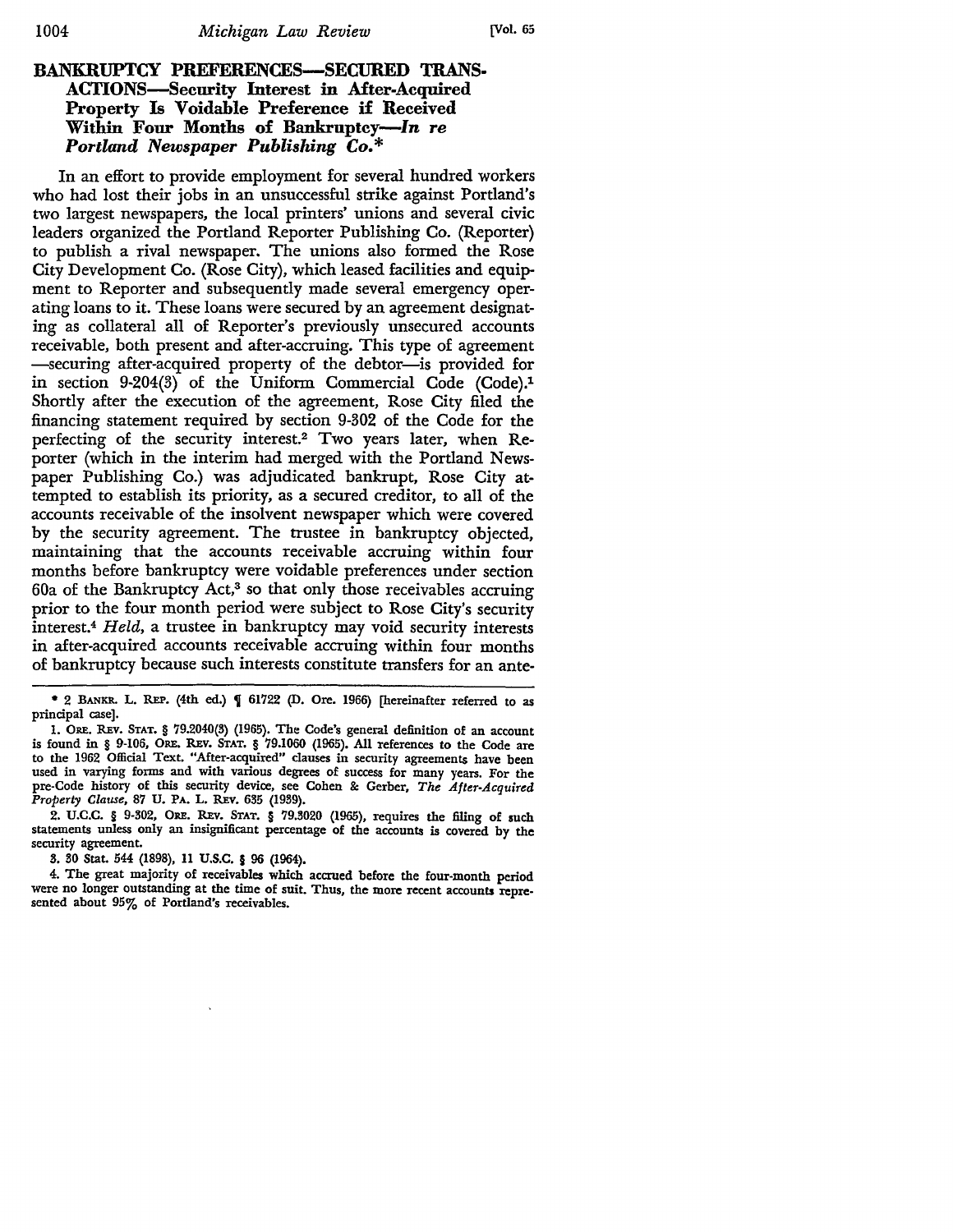cedent debt and thus are preferences within the meaning of section 60 of the Bankruptcy Act.<sup>5</sup>

The Uniform Commercial Code has attempted to facilitate current asset financing by sanctioning the use of "floating liens"security agreements which cover both present and after-acquired collateral without further negotiation between the parties. Particularly relevant are three interrelated sections of article 9: section 9-204(3) allows the use of after-acquired property as collateral;<sup>6</sup> section 9-110 deems sufficient a description of collateral that reasonably identifies it;<sup>7</sup> and section 9-205 enables the debtor to retain possession and full control of property which is subject to a security agreement.<sup>8</sup> The question in the principal case was whether the Code's approach, outlined briefly above, conflicted with section 60 of the Bankruptcy Act, which attempts to prevent a debtor facing imminent bankruptcy from "transferring" his property to selected general creditors "for or on account of an antecedent debt,"9 and if so, how the two statutes were to be reconciled. The court found that the Code's position was inconsistent with the Bankruptcy Act since the use of an after-acquired clause to secure property in which the debtor first obtained rights during the relevant four-month period is a transfer to the creditor at the time such rights were obtained, for value given on the execution of the original agreement (an antecedent debt) and therefore proscribed by section 60.10 To

5. Section 60 mentions eight requirements, all of which must be fulfilled for a transaction to be adjudged a voidable preference: (1) the transferred property must be the debtor's; (2) the transfer must be to a creditor; (3) the transfer must be voluntary; (4) it must be for the benefit of the creditor; (5) it must be within four months of bankruptcy; (6) it must be for or on account of an antecedent debt; (7) the transfer must result in that particular creditor acquiring a greater percentage of the debtor's assets than do other creditors; and (8) the creditor must have known or had reason to know that the debtor was insolvent. Requirements 1 through 4, 7, and 8 were found to have been satisfied in the principal case and will not be discussed further in this note.

6, ORE. REY. STAT. § 79.2040(3) (1965).

7. ORE REY. STAT. § 79.1100 (1965). Thus the necessity of describing each single piece of inventory or individual account is eliminated.

8. ORE. REY. STAT. § 79.2050 (1965). This provision is especially important, since it rejects the "dominion" doctrine of Benedict v. Ratner, 268 U.S. 353 (1925), where the United States Supreme Court held that retention of too much "dominion" by the debtor over the collateral would void the entire security interest. For sources pointing out some of the problems created by *Benedict,* see Cohen & Gerber, *Mortgages of Accounts Receivable,* 29 GEO. LJ. 555 (1941); Comment, 39 CoLUM. L. REV. 1338 (1939).

9. Section 60, as pointed out by the court, is only one in a series of provisions aimed at protecting unsecured creditors. See principal case at 71137.

10. It should be noted that the court is not alone in its conclusion; many distinguished writers have found the same conflict to exist. See, *e.g.,* Gordon, *The Security Interest in Inventory Under Article 9 of the Uniform Commercial Code and the Preference Problem,* 62 CoLUM. L. REv. 49 (1962); Kennedy, *The Tnsstee in Bankruptcy Under the Uniform Commercial Code: Some Problems Suggested by Articles 2 and 9,* 14 RUTGERS L. REv. 518 (1960); Riemer, *The After-Acquired Property Clause Revisited, 70 COM. L.J. 334 (1965).*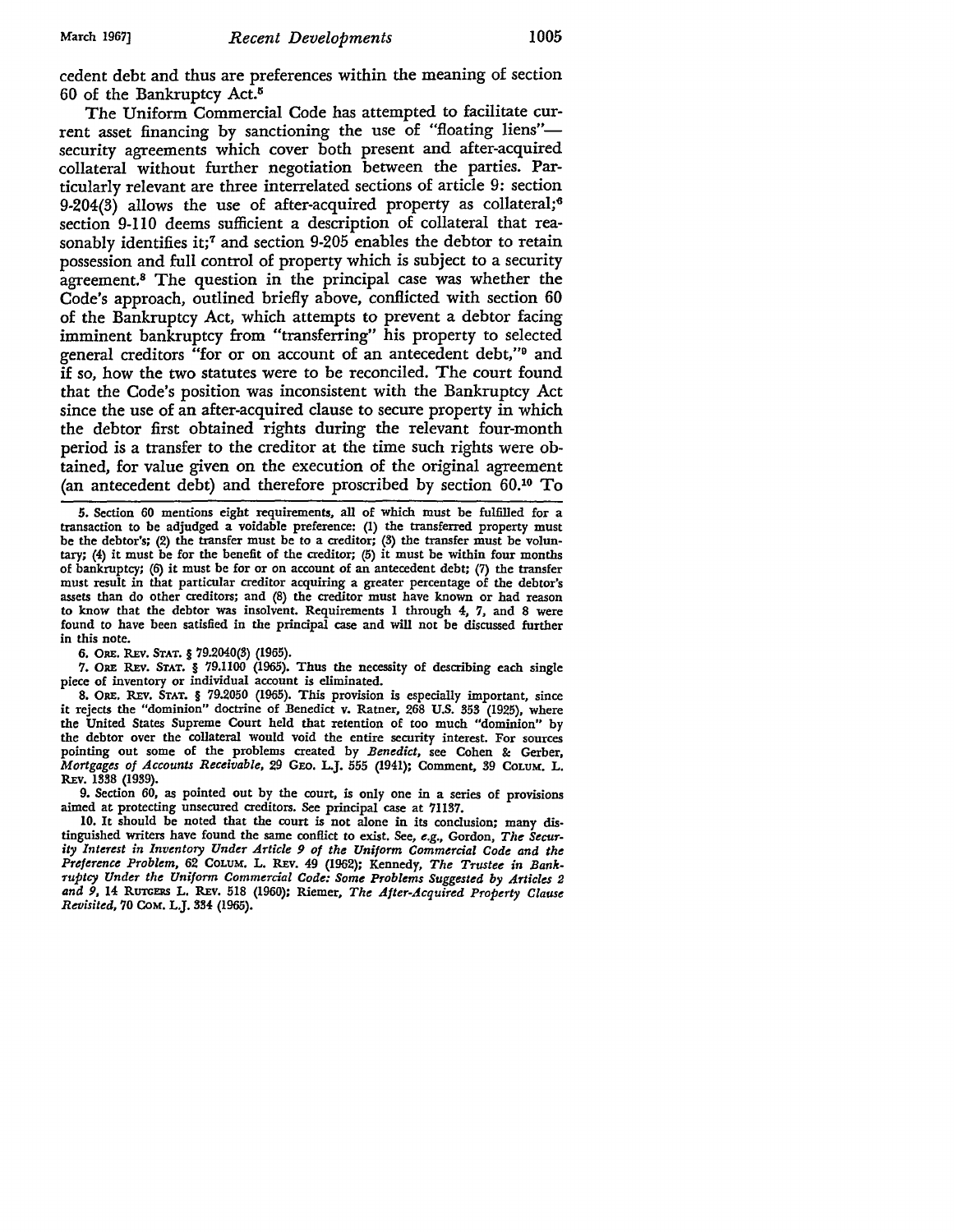reach this conclusion, the court necessarily had to decide two separate issues (although it did not articulate them as such): (I) was there a "transfer" within the meaning of section 60 during the four month period; and (2) if there was a transfer, was it "for or on account of an antecedent debt"?

In answering the first question, the court found that the language of the Code itself required a finding that a "transfer" within the meaning of section 60 had been made during the relevant period. Section  $60(a)(2)$  provides that a transfer will be deemed to have been made when a security interest becomes sufficiently "perfected" under state law (represented by the Code in this, and most, cases) that it would be given priority over a subsequent lien obtained by legal or equitable proceedings.11 The court noted that section 9-303(1) of the Code requires that a security interest "attach" before it can be "perfected,"12 and that, under section 9-204, such an interest cannot "attach" until the debtor "has rights in the collateral."13 Since section 9-204(2)(d) states that the debtor can have no rights in accounts until they come into existence,<sup>14</sup> the court concluded that attachment, and therefore perfection, of the security interest in each individual account occurred when that account accrued. Consequently, those accounts which accrued within the four month period were "transferred" within the meaning of section  $60(a)(2)$ during the relevant time period.

Accepting the court's atomistic definition of the term "collateral" in section 9-204, this logic is irrefutable. However, the creditor argued that, in the context of security agreements, specific accounts or items of inventory should not be considered indiyidually **when**  "accounts" or "inventory" were designated generally as collateral. Rather, such terms should be viewed in a generic sense, referring to a *quantity* which remains sufficiently identifiable, although its particular parts might change. If this "mass" theory were accepted, the debtor, for the purposes of the security agreement, would be

14. ORE. REv. STAT.§ 79.204(2)(d) (1965).

<sup>11. 64</sup> Stat. 24 (1950), 11 U.S.C. § 96a(2) (1964). Viewing article 9 in light of this rule, one might initially conclude that the Code placed all security arrangements in jeopardy by giving holders of purchase money security interests, ORE. REv. STAT, § 79.1070 (1965) (U.C.C. § 9-107), priority over previous lien creditors. ORE. REv. STAT.  $\S$  79.3120(3)(4) (1965) (U.C.C.  $\S$  9-312). This has never been seriously argued, however, undoubtedly because a purchase money security interest is most correctly viewed as a prior claim on the property, accruing before the debtor acquires his rights. See Friedman, *The Bankruptcy Preference Challenge to After-Acquired Property Clauses Under the Code,* 108 U. PA. L. REv. 194, 217 n.107, 218 (1959).

<sup>12.</sup> This section, ORE. REv. STAT. § 79.303(1) (1965), outlines the steps necessary to "perfect" an interest and thus the way to insure that it will be given "priority" over unsecured claims.

<sup>13. &</sup>quot;A security interest cannot attach until there is agreement that it attach and value is given and the debtor has rights in the collateral." ORE. REv. STAT. § 79.204(1) (1965).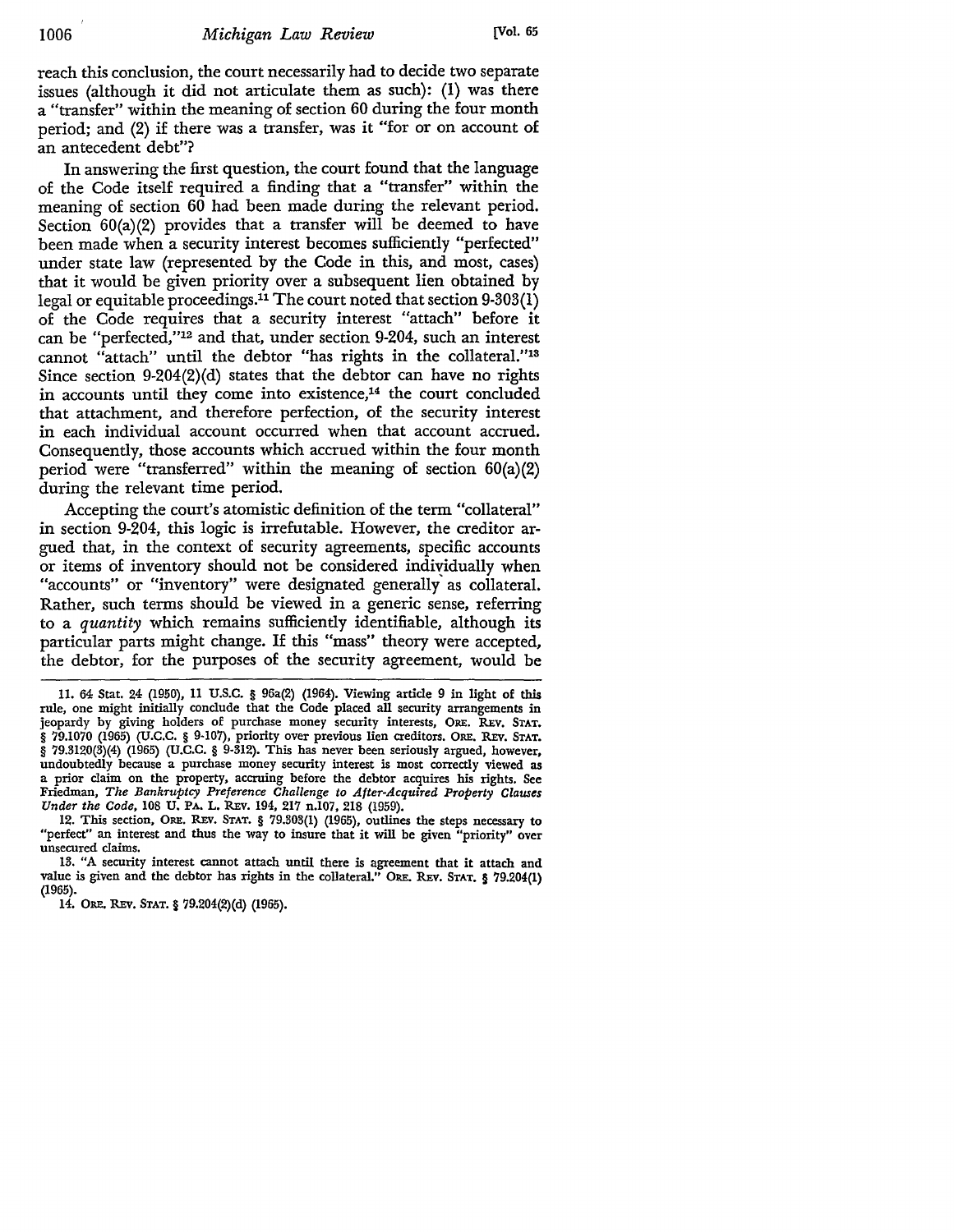deemed to have rights in later acquired collateral at the time the agreement is executed, the creditor's interest would attach to the collateral upon execution of the agreement, and the creditor's security interest in the collateral would be perfected upon the filing of a financing statement. Thus, where, as in the principal case, the statement is filed prior to four months preceding bankruptcy, the transfer could not be deemed a voidable preference under section 60. Such an approach is based upon two theories proffered by writers in order to defend article 9 floating liens from an attack by section  $60(a)(2)$ : the "unitary" theory<sup>15</sup> and the "automatic perfection" theory.<sup>16</sup> The two theories involve different analyses<sup>17</sup> but are equally dependent upon acceptance of the "mass" interpretation of collateral in section 9-204, since both view rights in future property as being perfected at the time of the original security agreement. However, as the court in the principal case correctly noted, such a view is hopelessly inconsistent with section 9-204(2)(d), which states that a party can have no rights in *"an account* until *it* comes into existence" (emphasis added). Moreover, the comment on that section<sup>18</sup> clearly reveals that the Code's drafters intended that accounts,19 as collateral, are to be viewed separately and not as a "mass.''20

15. The generally recognized source of this theory is Judge MacGruder's opinion in Manchester Nat'l Bank v. Roche, 186 F.2d 827 (1st Cir. 1951), where, in dictum, he stated: "By analogy it might be possible to treat a merchant's accounts receivable as a unit presently and continuously in existence, the component elements of which (the particular accounts] may be constantly changing without affecting the identity of the *res." Id.* at 831. The leading article in support of this theory is Henson, "Pro*ceeds" Under the Uniform Commercial Code,* 65 CoLuM. L. REv. 232 (1965). See also Henson, *The Uniform Commercial Code and the Bankruptcy Act Reconciled,* 11 .Bus. LAW. 371 (1966).

16. See Friedman, *supra* note 11.

17. The "unitary" view would simply call "accounts" the collateral and thus have all rights to the mass pass at the execution of the original agreement. The theory can best be illustrated by an analogy used by its proponents: the current asset is a river, whose parts are ever changing; yet the whole is, for all practical purposes, constant. Henson, *"Proceeds" Under the Uniform Commercial Code,* 65 COLUM, L. REv. 232, 233-34 (1965).

The "automatic perfection" theory, on the other hand, does not view the original agreement as passing a *present interest* in all collateral, but rather regards the afteracquired clause as passing present rights in a future interest. Thus when the debtor later acquires an interest in each single piece, it will be deemed to have been automatically perfected at the time of original perfection.

18. U.C.C. § 9-204, comment 4, notes: "(A] security agreement may be executed and value given before the debtor acquires rights; the security interest will then attach *when he does."* (Emphasis added.)

19. It is interesting to note that although this explicit exception exists for accounts, there is no comparable provision applicable to inventory. Therefore § 9-204(1) would apply, and that section is in no way irreconcilable with the "mass" idea. Thus, although theoretically the "mass" concept would be equally applicable either to accounts or to inventory, the language of § 9-204 may produce a difference in results in cases involving these two types of assets.

20. This discussion has not mentioned the most viable theory presented by the creditor-the "substituted collateral" theory. See GILMORE, SECURITY INTERESTS IN PERsonal Property § 45.6, at 1315-16 (1965); Coogan & Bok, *The Impact of the Uniform*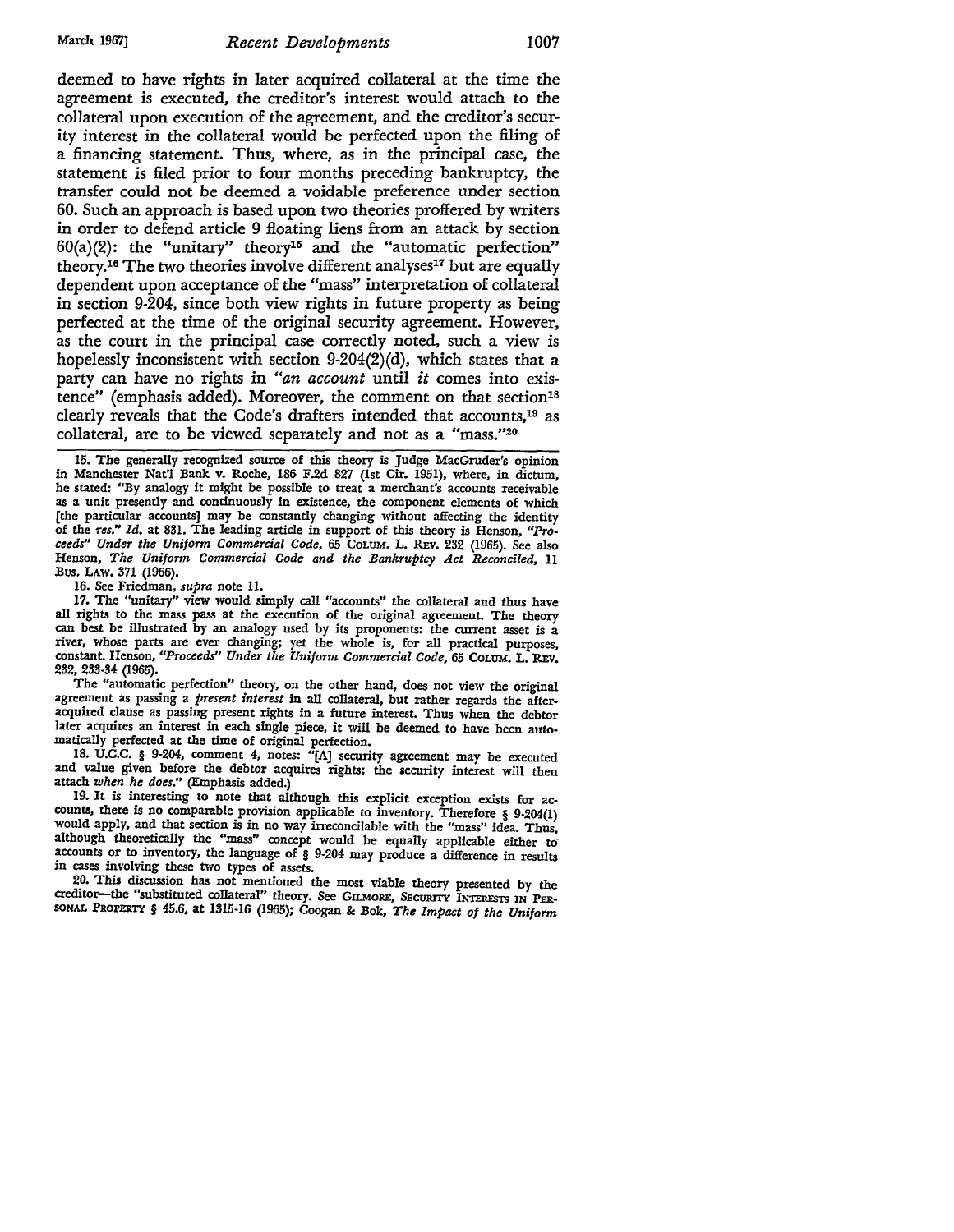Assuming that the court was correct in concluding that a transfer took place within the four months preceding bankruptcy, it nevertheless had to consider the second question of whether the transfer was made for or on account of an antecedent debt, since this too is' a *sine qua non* of a voidable preference. It would appear that the court was unwarranted in concluding that this requirement was satisfied in the principal case. Section 9-108 of the Code explicitly states that any interest in after-acquired property will be deemed to have been taken for new value if the interest was received in the ordinary course of business or under a contract of purchase.21 Since section 60 of the Bankruptcy Act makes no attempt to define the phrase "for or on account of an antecedent debt," section 9-108 of the Code will in effect remove floating liens from the scope of the voidable preference provisions unless the judicial interpretation or legislative history of those provisions, or policy reasons, dictate to the contrary.

The court in the principal case found that the meaning of "antecedent debt" in section 60, as that section was interpreted in *Corn Exchange Bank v. Klauder,22* was inconsistent with the provisions of section 9-108 of the Code. In *Klauder,* the United States Supreme Court held that an assignment of existing accounts was a voidable preference even though the assignment was made for concurrent value before the four months preceding bankruptcy. However, since *Klauder* may be distinguished from the principal case, it is not

*Commercial Code on the Corporate Indenture,* 69 YALE L.J. 203, 249 (1959). This theory views the security arrangement in a very practical, businesslike manner-as an arrangement intended to initiate a continual flow of the original credit through the business of the debtor. The theory recognizes that, as the original collateral (the accounts) are turned into cash, into inventory, and then back into accounts, new receivables are constantly being substituted for the old. This theory could arguably be used to circumvent the attachment problems of § 9-204, since no property received during the four month period is viewed as having been passed under the original agreement. Rather, there is a recognition that new collateral has been substituted for old-a course of action always available under § 60 because the debtor's estate has not been diminished. *In re* Pusey-Mayers-Breisch Co., 37 F. Supp. 316 (E.D. Pa.), *afj'd,* 122 F.2d 606 (3d Cir. 1941). But the substituted collateral theory actually seems to go more to whether the transfer-admittedly made during the four-month period -was "for or on account of an antecedent debt"; and this is one reason why the idea was not discussed in the text.

The court did not pass on the merits of the substituted collateral theory, but rather held it inapplicable to the facts of the case. The referee found that all of Rose City's loans were given and used for the emergency purposes of meeting operating expenses rather than for providing new working capital. While this could be attacked as an extremely short-sighted view of the function of emergency operating loans, it does furnish a credible reason for ignoring the merits of the theory in this case. In general, however, the "substituted collateral" theory appears to be by far the best of the "explaining" theories, and any court which overlooked the theory's basic insight into what a secured transaction actually means to the parties involved would seem to be unnecessarily restricting its own perspective of the problem.

21. ORE. REv. STAT. § 79.1080 (1965).

22. 318 U.S. 434 (1943).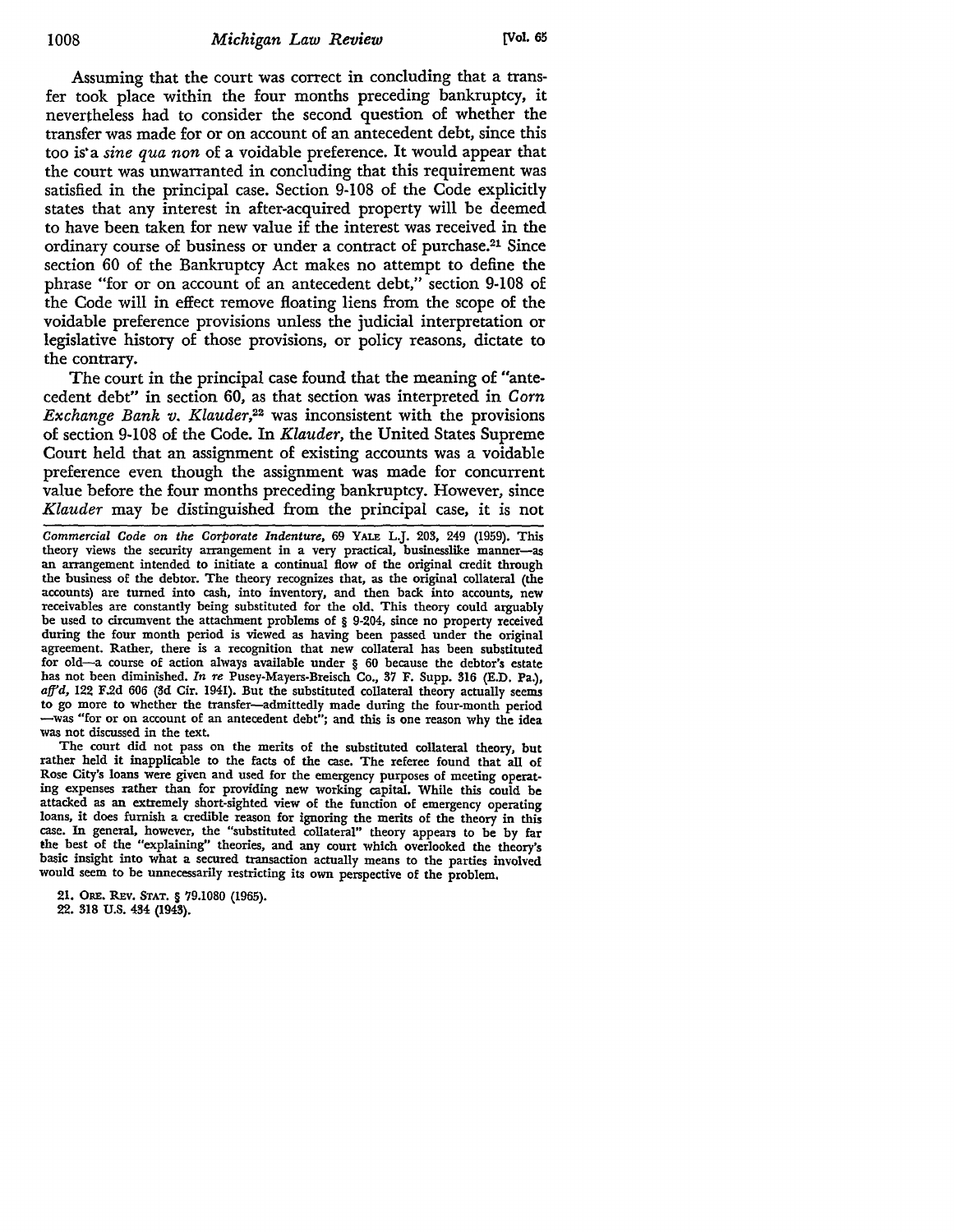dispositive of the issue. The accounts in *Klauder* were assigned for new value, but, unlike the creditor in the principal case, the creditor in *Klauder* did not, at the time of assignment, give any notice of the security agreement to the persons whose accounts were secured. Consequently, at the time of the original agreement, the creditor's interest had not been sufficiently perfected under state law so as to render the transaction a "transfer."<sup>23</sup> Subsequently, upon bankruptcy of the debtor, the creditor finally gave notice of his interest to the bankrupt's obligors and therefore the "transfer" was deemed to have been made at that time-the time of perfection-for consideration passed at the time of the original agreement-an antecedent debt. Nothing in *Klauder* indicates that the original transaction, even if it had been made within the four month period, would have been voidable had the creditor perfected his interest by meeting the notice requirements of state law. Furthermore, there is nothing in *Klauder* which implies that a state would not be free to determine when new value would be deemed to have passed. Since *Klauder* is the only significant case in the area, and since it did not address itself to the particular issue of concern,<sup>24</sup> one must look to the legislative history of section 60 for a more definitive answer to the question whether the transfer in the principal case was in fact a voidable preference.

The legislative history of section 60, which was totally ignored by the court in the principal case, indicates that the type of transaction involved in the instant case is not the kind that the Bankruptcy Act intended to proscribe. The original act<sup>25</sup> did not provide any test for determining when a transfer would be deemed to have been made for an antecedent debt, and, as was subsequently

24. Other cases were discussed which did involve after-acquired property clauses, but as the court pointed out, in none was the § 60-article 9 conflict in issue. See Mason v. Citizens' Nat'l Trust & Sav. Bank, 71 F.2d 246 (9th Cir. 1934); *In re* Newkirk Mining Co., 54 BERKS Co. L.J. 179 (D. Pa. 1962) (referee's opinion); Joe Heuston Tractor&: Implement Co. v. Clarsson, 59 **N.M.** 486, 287 P .2d 57 (1955).

It should be added that an even less valid reason for rejecting § 9-108 was later advanced by the court when it said that the section existed for the sole purpose of avoiding § 60. This argument is unconvincing for two reasons. First, when many of the most learned men in a field devote their time and expertise to writing a uniform state law, it would seem appropriate to assume that they were trying to work within existing federal law. Second, and more important, there is a very real purpose for § 9-108 other than evading voidable preference laws. As is pointed out by Professor Grant Gilmore, chief draftsman of article 9, § 9-108 limits the kinds of property which, when transferred under an after-acquired property clause, will be deemed to have been taken for new value-only property received in the ordinary course of business or under a contract of purchase will be so considered. GILMORE, op. cit. supra note 20, at 1314-15.

25. 30 Stat. 544 (1898).

<sup>23.</sup> Under the law existing at that time, a "transfer" was made when a lien was so far perfected that no subsequent bona fide purchaser could obtain superior rights in the collateral. For a more detailed look at this provision and the problems which it caused, see notes 27-34 infra and accompanying text.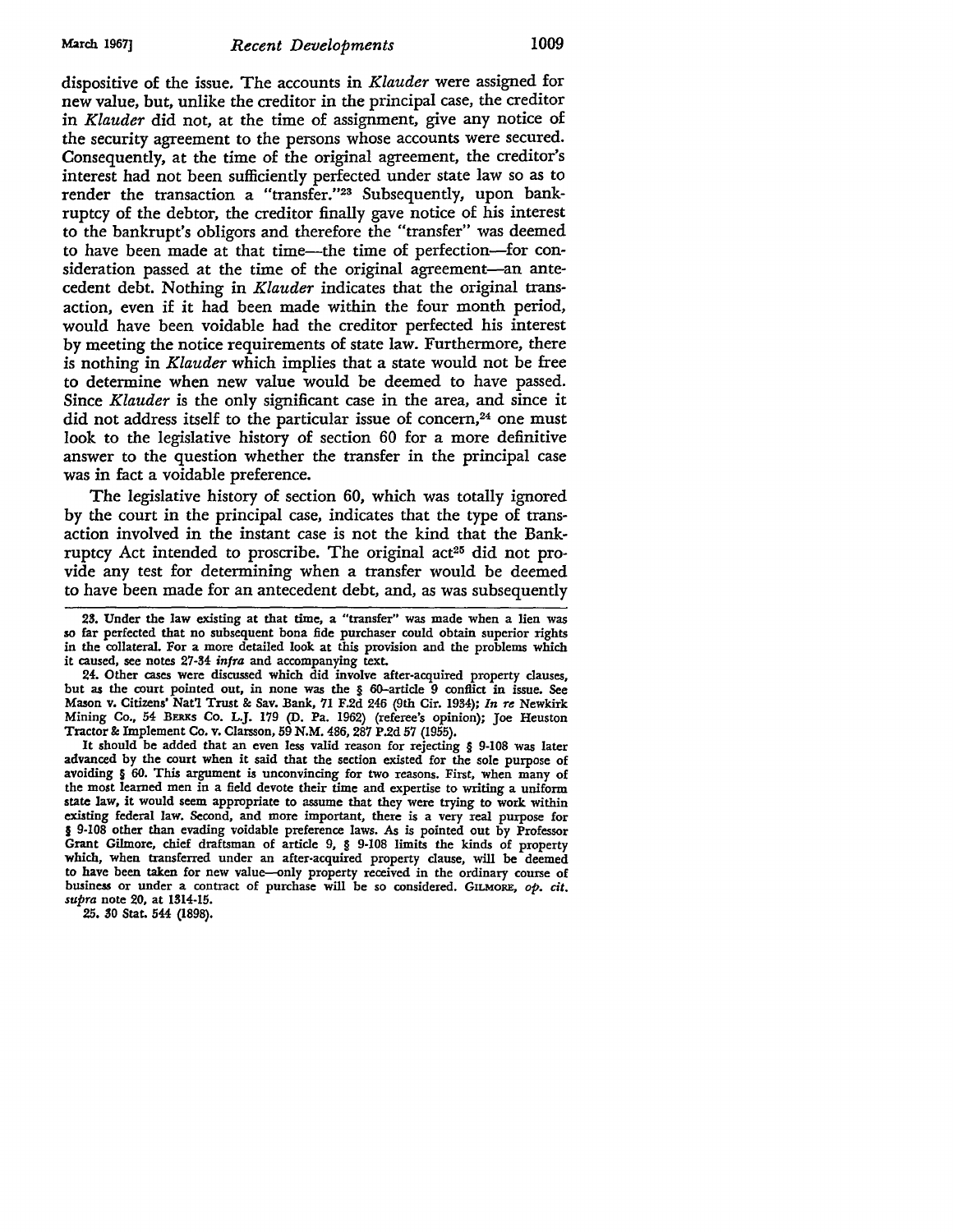noted in the committee reports of the House of Representatives,<sup>26</sup> this would have remained the case had it not been for several Supreme Court decisions around the turn of the century which upheld the use of the "secret" or "pocket" lien.27 These decisions permitted creditors who had negotiated security interests on specific collateral without giving notice to future creditors by filing or by taking possession of the collateral to slink in on the eve of bankruptcy (which was sometimes years later)28 and perfect their interest by the appropriate means. In 1938, after several unsuccessful attempts to remedy this situation,<sup>29</sup> Congress passed the Chandler Amendment,<sup>30</sup> which, as one writer stated, proved to be "the classic example of the overkill."31 However, despite its seemingly harsh approach toward secured financing, the legislative history of the Chandler Amendment, including the section quoted by the Supreme Court in *Klauder,* 32 indicates that it was intended to eliminate only the types of fraudulent and quasi-fraudulent dealing found in the "secret" and "pocket" lien situations; it was never intended to proscribe legitimate business transactions where, as in the present case, the filing of a financing statement is a necessary element of perfection and serves as a warning to all future creditors.33 Furthermore, in 1950, Congress retreated from the bona fide purchaser test<sup>34</sup> and adopted the present "lien-creditor test," but again the legislative history does not reveal an intent to disrupt normal secured business transactions when notice is given at the time the secured transaction

27. Carey v. Donahue, 240 U.S. 430 (1916); Sexton v. Kessler &: Co., 225 U.S. 90 (1912); Humphrey v. Tatman, 198 U.S. 91 (1905); Thompson v. Fairbanks, 196 U.S. 516 (1905).

28. *E.g.,* in Thompson v. Fairbanks, *supra* note 27, the security interest was taken in 1894 and not perfected until just prior to bankruptcy in 1903.

29. Amendment attempts which failed to terminate the secret liens were 32 Stat. 799 (1903), 36 Stat. 842 (1910), and 44 Stat. 666 (1926). For a history of these provisions, see 3 COLLIER, BANKRUPTCY § 60.37 (14th rev. ed. 1964).

30. 52 Stat. 869 (1938).

31. GILMORE, *op. cit. supra* note 20, at 1302. The amendment, under which *Klauder*  was decided, stated that any transfer made during the four-month period was voidable unless the security interest had been so far perfected *(i.e.,* by filing or possession) that the creditor would have rights in the collateral superior to those of a bona fide purchaser. The obvious problem created by this amendment was that no debtor wanted to mortgage his property to a degree that made it impossible for him to pass good title in the collateral, yet such an interest was necessary to a secured creditor if his interest was to stand up in the event of bankruptcy.

32. 318 U.S. at 439.

33. Professor James A. MacLachlan, author of the amendment, stated in committee hearings: "[W]e are not saying that you cannot make a mortgage on afteracquired property. What we do say is that a lien is not regarded as made for the purpose of the law of preference . . . until it is so far perfected as to be good against a bona fide purchaser." *Hearings Before the Committee on the Judiciary To Study Revision of the Bankruptcy Act,* 75th Cong., 1st Sess., ser. 9, at 123 (1937).

34. Note 31 *supra* and accompanying text.

<sup>26.</sup> H.R. REP. No. 1293, 81st Cong., 1st Sess. 4 (1949).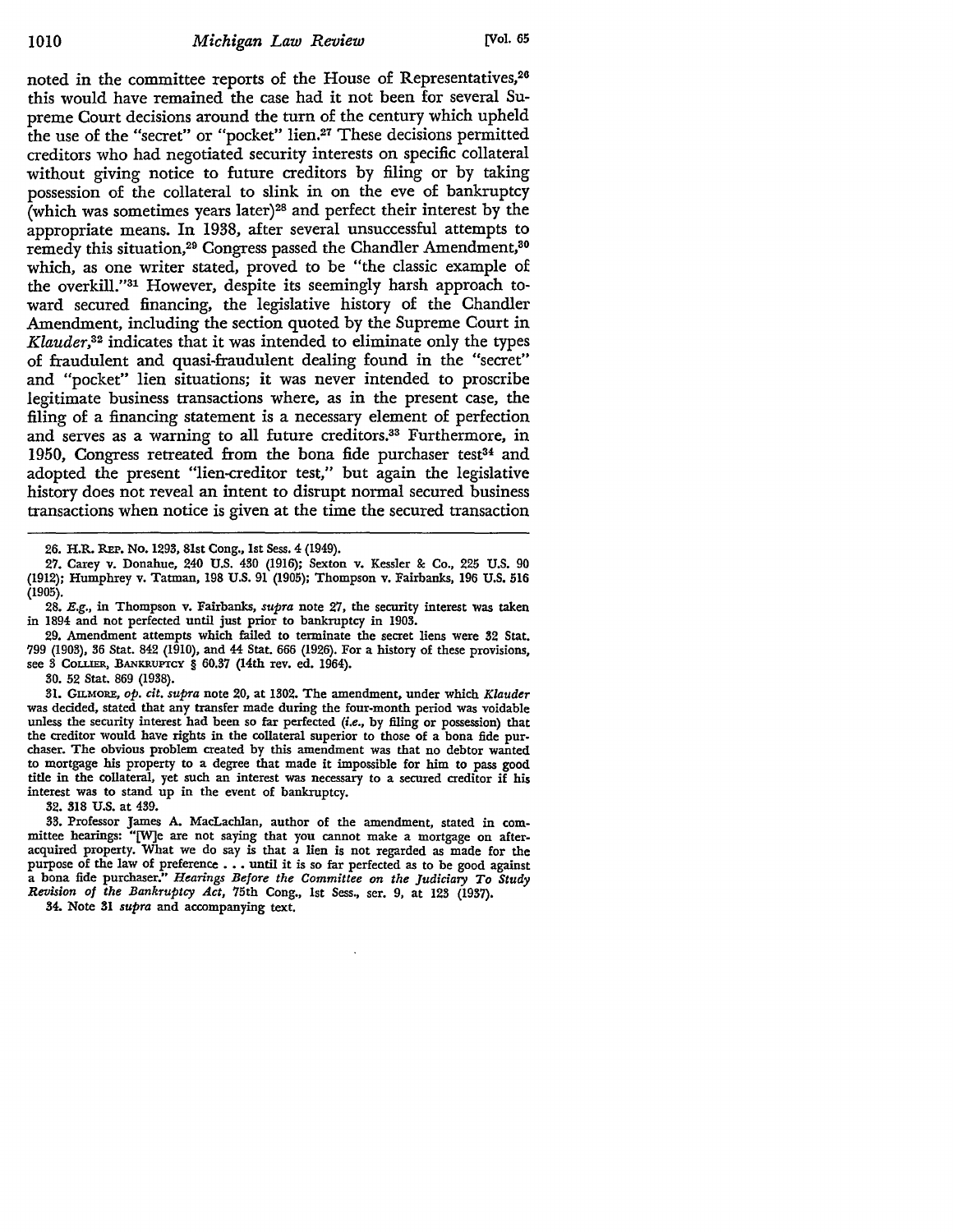is initiated. The House Committee on the Judiciary noted that "the present language of the act [the Chandler Amendment] tends to impede and choke the flow of credit, principally to small-businessmen, and the object of the bill is to free its channels."35 The report proceeds to cast doubt upon the wisdom of the *Klauder* decision36 and finally states that the objectives of the new amendment were: (1) to continue the Chandler Amendment's attack on secret and pocket liens; and (2) to "provide that *no transfer made in good faith, for a new present consideration, shall constitute a preference* ... *if the provisions of applicable State law governing the perfection of such transfer are complied with."31* Nowhere does the Committee attempt to define "new present consideration," nor is there any indication that a state is not free to define the phrase as long as the dangers of secret liens are avoided.<sup>38</sup>

Thus, neither the judicial interpretation nor the legislative history of the Bankruptcy Act provides a viable justification for denying effect to section 9-108 of the Code. The enactment of that section by the legislatures of the forty-seven<sup>39</sup> states which have adopted the Code would seemingly represent a legitimate exercise of the power left to the states to define an antecedent debt and therefore it should be applied despite objections grounded upon "policy" considerations. Such legislatures have presumably satisfied themselves as to the merits of floating liens, and for a court to question a legislature's judgment would, in this instance, be improper. However, since the court in the principal case did attack the merits of the floating lien, and since this disenchantment apparently was a prime factor in its decision, the court's argument should be examined.

The court felt that the lack of adequate policing safeguards in after-acquired property agreements removed the "financial finger" of the creditor from the "pulse" of the debtor.40 It also condemned

36. *Id.* at 5.

37. *Id.* at 6.

38. Professor MacLachlan, see note 33 *supra,* now in residence at the University of Michigan Law School, agrees that § 60 was not intended to apply to transactions like those authorized by article 9. Interview with Professor MacLachlan, in Ann Arbor, Michigan, Jan. 13, 1967. Professor MacLachlan cited the following as advice to those who felt that § 60 was intended to apply:

The law may be resembled to a nut, which has a shell and a kernel, and as you will be no better for the nut if you make use only of the shell, so you will receive no benefit of the law, if you rely only upon the letter, and as the fruit and profit of the nut lies in the shell [sic], so the fruit of the law consists in the sense more than the letter.

2 Plowden 450, 465-67, 75 Eng. Rep. 688, 695 (1574), quoted in Schwartz v. Mills, 192 F.2d 727, 733 (2d Cir. 1951).

39. As of December 31, 1966, only Arizona, Idaho, and Louisiana had not adopted the U.C.C. Adoption is expected in the first two states during 1967.

40. This language brings back shadows of the *Benedict v. Ratner* "dominion" doctrine which was specifically rejected by the Code. See note 8 *supra.* 

<sup>35.</sup> H.R. REP. No. 1293, 81st Cong., 1st Sess. 4 (1949).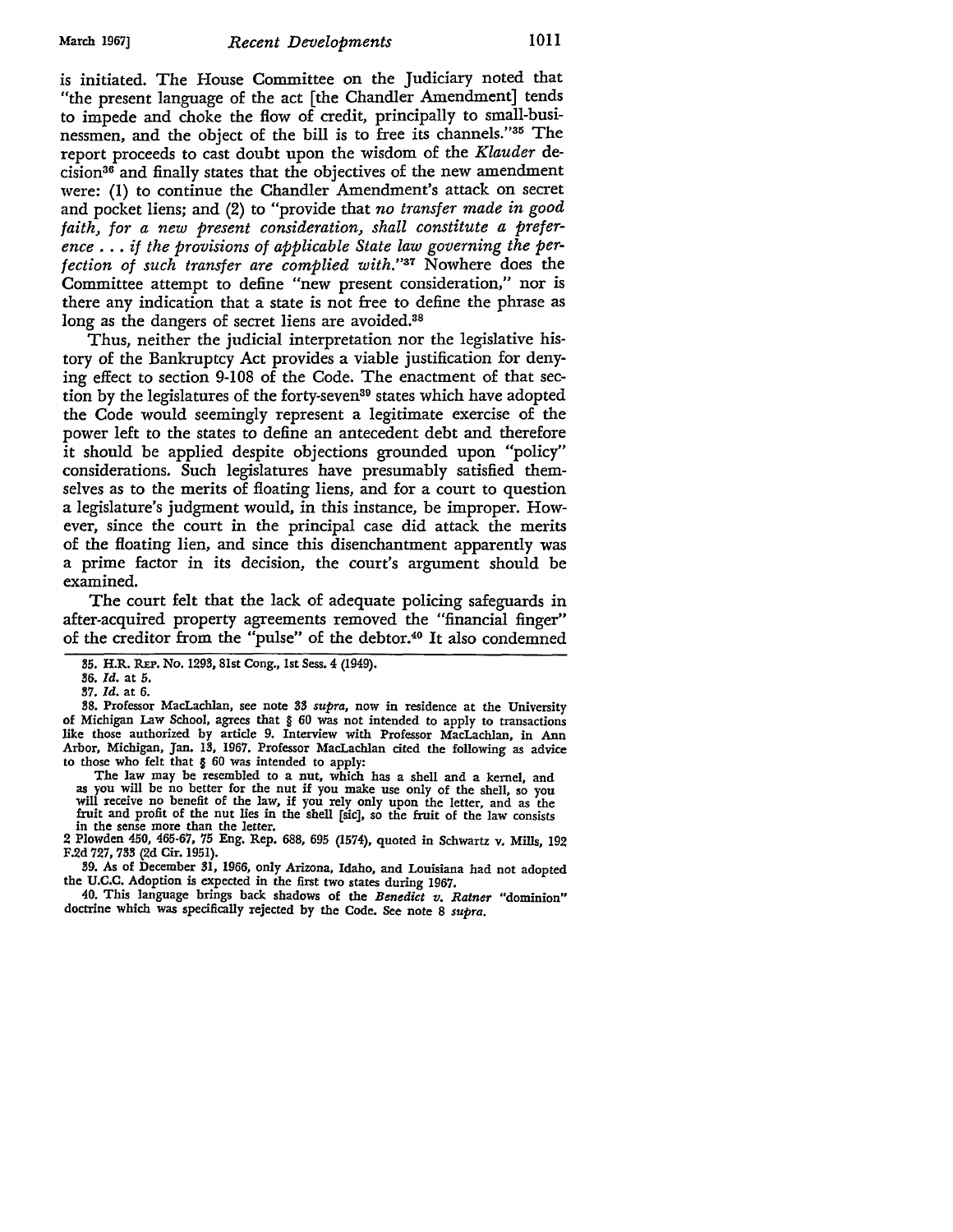such agreements since they could be used by one creditor to monopolize whole areas of the debtor's current assets. Finally, it expressed regret that the "old-fashioned method of operating a business on the strength of equity capital" was giving way to these newer plans, which, the court felt, left daily suppliers and employees in precarious positions.41

In several respects, the court's reasoning overlooks the realities of present-day business operations. There is absolutely nothing in the Code to prevent a creditor from policing his debtor as much as he wishes—in fact, such policing is encouraged. The form used by the parties in the principal case called for financial reporting by the debtor forty-five days after each fiscal quarter and was modified by the parties so as to provide for reporting within thirty days after the end of each month.42 The court's "monopolization" argument is equally unconvincing. The debtor is obviously quite free to mortgage as few or as many of his assets to as few or as many persons as he desires. Reporter, for example, had mortgaged several selected accounts before entering into the agreements with Rose City. The weakness of the "monopolization" argument is further demonstrated by two additional considerations: (1) the debtor can always pay off his debt and refinance with a new creditor; and (2) from a planning standpoint, borrowers are frequently better off when they deal with a single lender. Finally, the court's "equity capital" argument is completely unrealistic. Even ignoring the fact that debt financing is often considered economically sounder than equity financing,43 it seems obvious that, in an age of big business, the emerging small competitor, especially one whose largest capital investment is in inventory or who is forced by competition to sell on open account, must be free to secure loans with these principal assets if he is to have a sufficient economic base for growth. And if the debtor is a floundering, rather than an emerging enterprise, his daily suppliers and employees should be only too happy that these assets are available for use in a revitalization program.

Most important, the opposition to floating liens which is evidenced by the court in the principal case completely ignores the fact that current asset financing has always been possible<sup>44</sup>-the

<sup>41.</sup> For a more complete view of the court's ideas, see principal case **11** 71136-38.

<sup>42.</sup> The form employed was No. 1208 U.C.C. Series, entitled "Accounts Receivable Loan and Security Agreement." Principal case **1** 71135. For an article on the frequency of such policing measures despite a lack of legal compulsion, see Greenberg, *Inventory and Accounts Receivable Finandng,* 1956 ILL. L.F, 601.

It should be noted that many of the problems involved here could have been alleviated had the parties not removed the "proceeds" clause from the form. Under such a clause, the creditor automatically would have had rights in all identifiable proceeds from the accounts. ORE. REv. STAT. § 79.3060 (1965) (U.C.C. § 9-306).

<sup>43.</sup> See, *e.g., Where To Look for Money,* 16 Bus. LAw. 257 (1960).

<sup>44.</sup> Cohen &: Gerber, *The After-Acquired Property Clause,* 87 U, **PA. L. REv.** 635 (1939). See also *In re* New Haven Clock &: Watch Co., 253 F.2d 377 (2d Cir, 1958); 16 LAW & CONTEMP. PROB.  $27$  (1951).